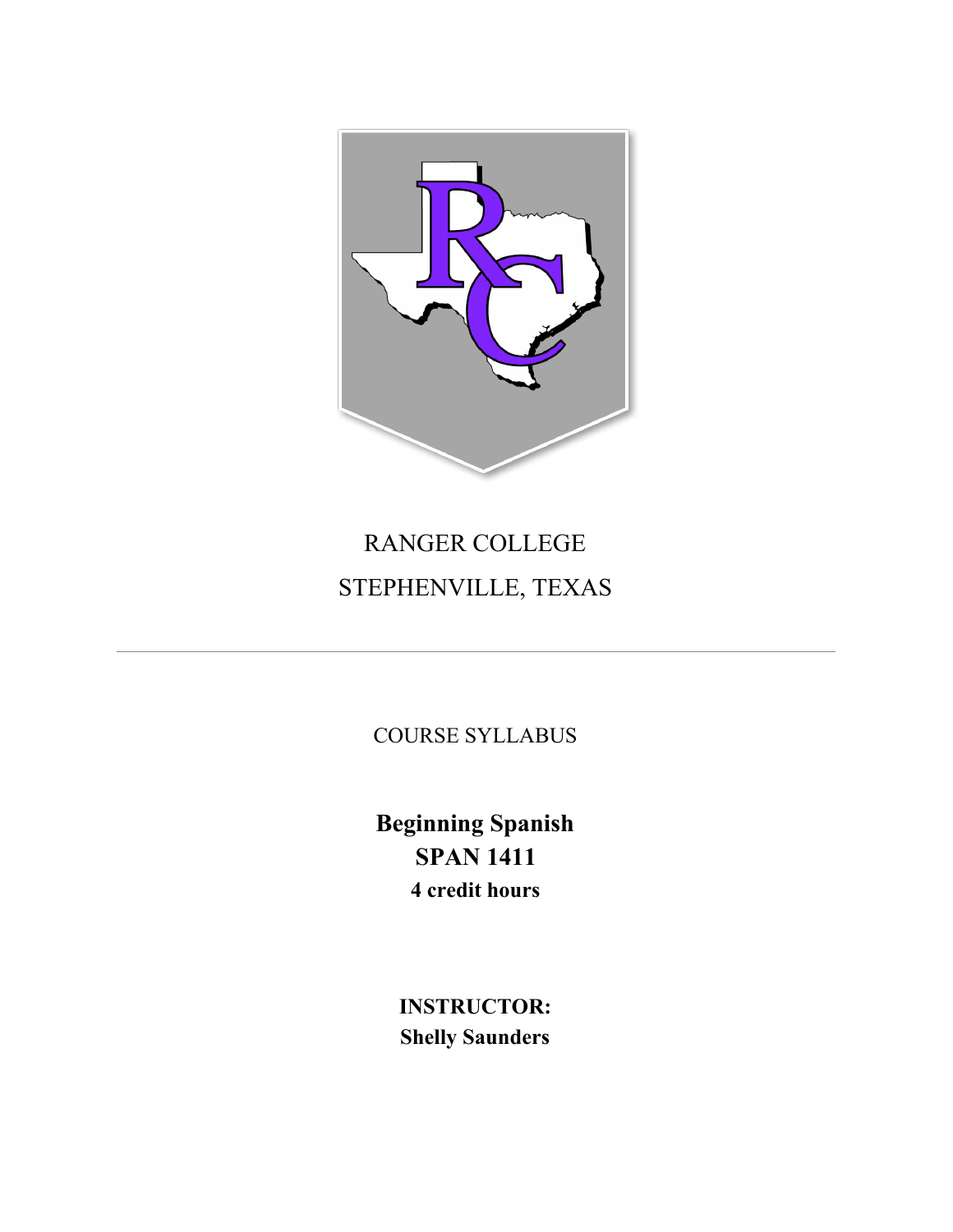| <b>INSTRUCTOR:</b> | <b>Shelly Saunders</b>               |
|--------------------|--------------------------------------|
| EMAIL:             | ssaunders@rangercollege.edu          |
| OFFICE:            | Online                               |
| <b>HOURS:</b>      | Online (Monday 8am - Friday at 11am) |

## **I. Texas Core Curriculum Statement of Purpose**

Through the Texas Core Curriculum, students will gain a foundation of knowledge of human cultures and the physical and natural world, develop principles of personal and social responsibility for living in a diverse world, and advance intellectual and practical skills that are essential for all learning.

#### **II. Course Description**

1411 - Beginning Spanish I (3-3) 1609055113 Fundamental skills in listening comprehension, speaking, reading, and writing. Includes basic vocabulary, grammatical structures, and culture. No prerequisite. Credit 4 semester hours.

#### **III. Required Background or Prerequisite**

No prerequisite.

## **IV. Required Textbook and Course Materials**

Heining-Boynton & Cowell, ¡Anda! Curso Elemental 2nd ed. ACCESS Code (YOU MUST HAVE ACCESS CODE to do online activities). Students should ONLY purchase this following the instructions posted on Blackboard. If asked for a section number, you have not followed instructions.

#### **V. Course Purpose**

This course is designed for students with no prior experience in Spanish. Using a proficiency-oriented approach, students will develop contextually appropriate interpersonal communication skills in both written and spoken Spanish, develop reading and listening skills through the use of various media, understand fundamental grammar, acquire vocabulary, and gain a basic understanding of Spanish and Spanish cultures through class activities.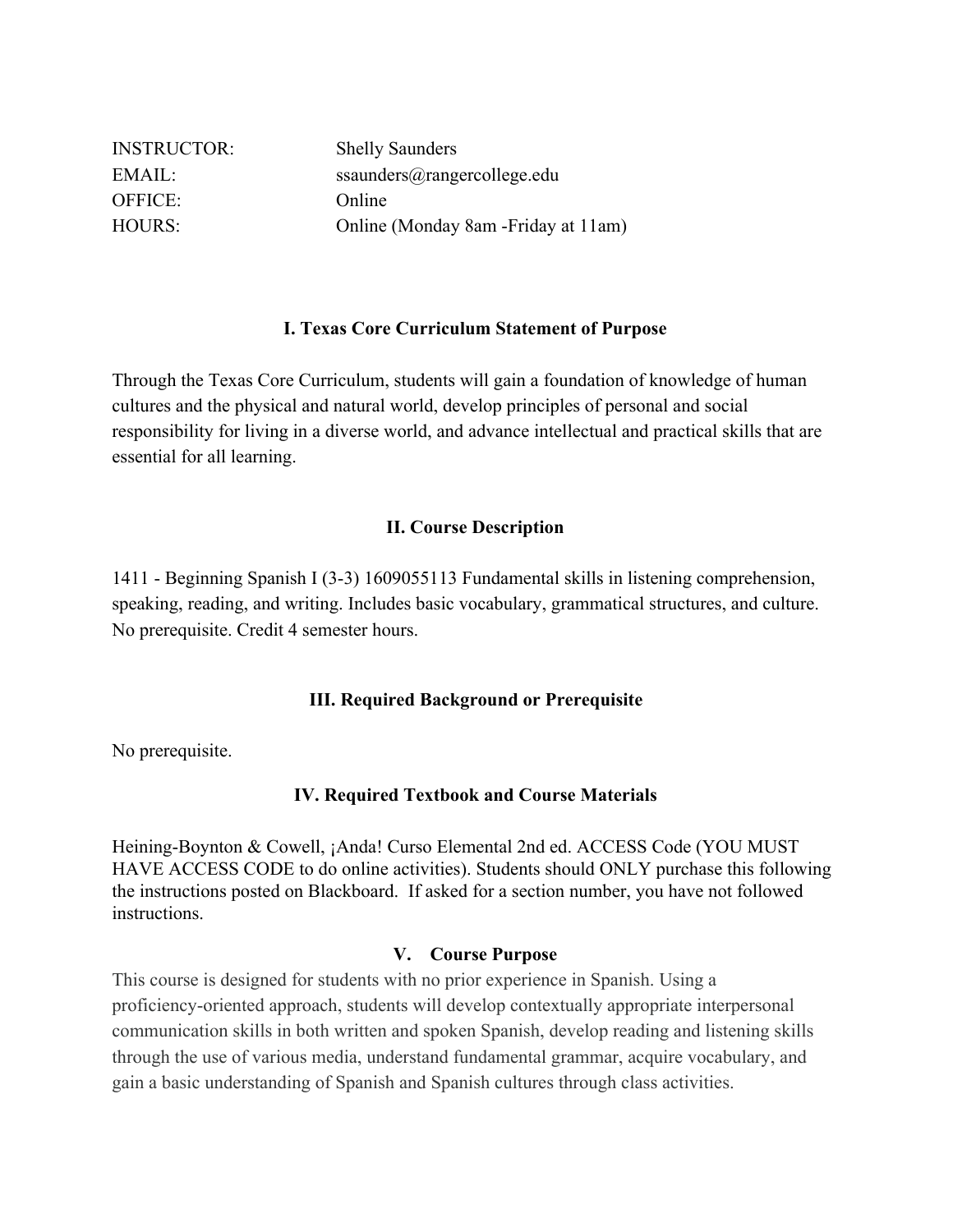## **VI. Learning Outcomes**

Upon successful completion of this course, students will: be able to read Spanish at a novice-mid level and use level-appropriate grammatical structures including narrating events that take place in the present and producing questions and responses on a variety of topics dealing with everyday life. Students will be able to write simple sentences and organize them into short paragraphs, Read and comprehend level-appropriate texts, identify and discuss traditions, customs and values of the Hispanic world, and compare and contrast the traditions, customs and values of the Hispanic world with characteristics of their own culture

## **VII. Core Objectives**

☒ **Critical Thinking Skills (CT) –** Creative thinking, innovation, inquiry, and analysis; evaluation and synthesis of information

 $\boxtimes$  **Communication Skills (COM)** – effective development, interpretation and expression of ideas through written, oral, and visual communication

☐ **Empirical and Quantitative Skills (EQS) –** The manipulation and analysis of numerical data or observable facts resulting in informed conclusions

☐ **Teamwork (TW) –** The ability to consider different points of view and to work effectively with others to support a shared purpose or goal

☒ **Social Responsibility (SR) –** Intercultural competence, knowledge of civic responsibility, and the ability to engage effectively in regional, national, and global communities

 $\boxtimes$  **Personal Responsibility (PR)** – The ability to connect choices, actions, and consequences to ethical decision-making

## **VIII. Methods of Instruction**

For online students, the majority of activities will be completed in MySpanishLab, SeñorWooly.com and fluencymatters.com and will focus on vocabulary retention and understanding of basic grammar structures. In face to face classes, a variety of methods will be utilized including lectures, group and partner discussion, conversation practice, participation, novel reading and numerous writing activities.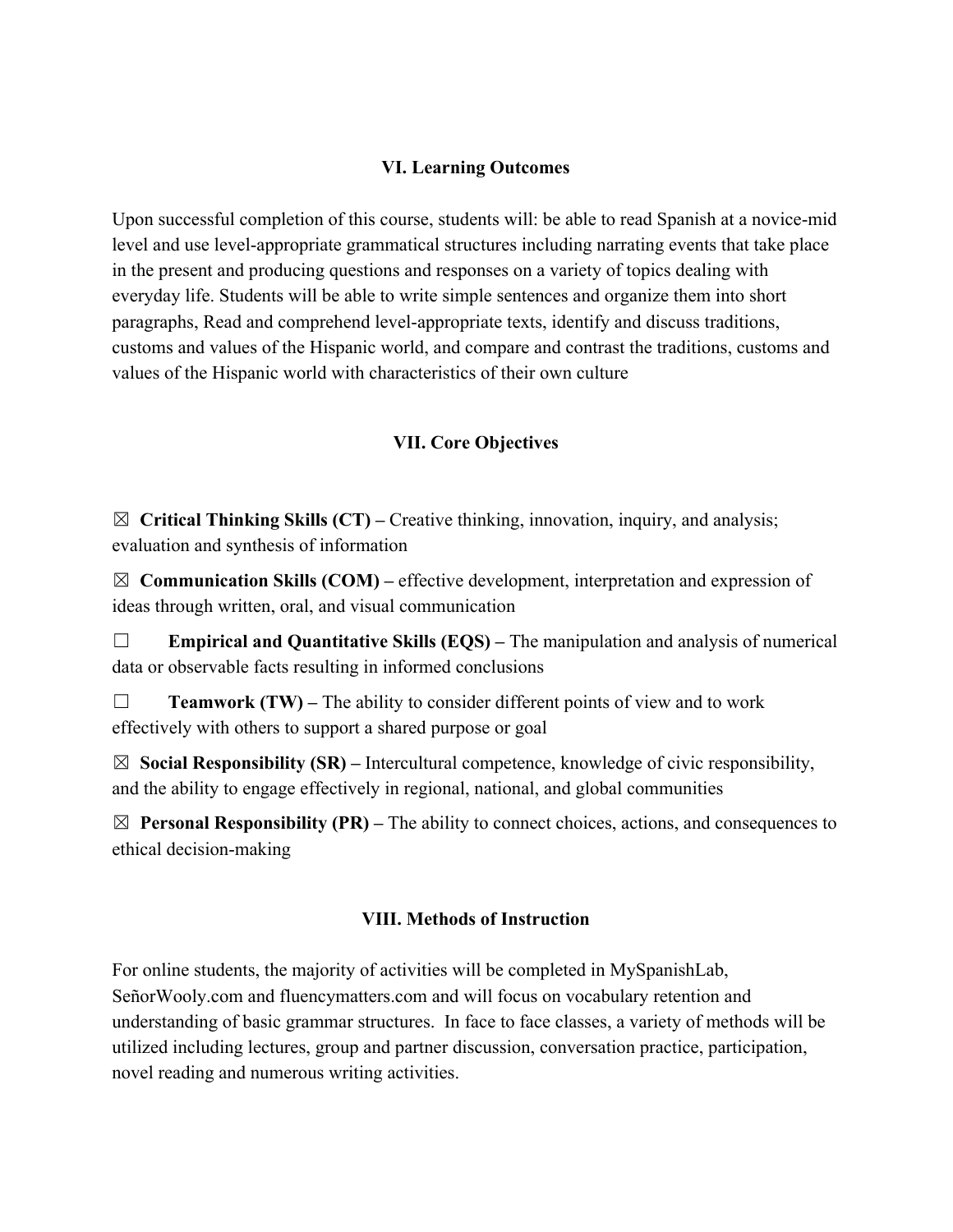## **IX. Methods of Assessment**

#### **Participation (5%) (PR, COM)**

Due to the online nature of this course, there will not be many participation activities. However, at the beginning of the semester students will be required to take two short quizzes which will count to this category.

#### **Lab Grade (25%) (PR, SR)**

This includes all activities completed in MySpanishLab. A variety of activities will be required which include listening, reading, writing and comprehension. Lab will consist of on-line activities; some from e-text activities and the others from the student activities manual that is also online. You will need to go to [www.myspanishlab.com](http://www.myspanishlab.com/) for assignments for which you will receive grades. You will click on the assignment calendar where there is a clock showing. Once you click on the clock, it will bring up your assignments.

For most activities, you will be able to attempt them an unlimited number of times until you are completely satisfied with the results.

#### **Señor Wooly Activities (20%) (PR, SR)**

All Señor Wooly activities will be completed i[n](http://www.senorwooly.com/) [www.senorwooly.com.](http://www.senorwooly.com/) All assignments include a music video and 10 lessons that prove memorization and comprehension of music and lyrics.

## **Tests (30%) (CT, COM, SR, PR)**

All regular tests will be given in MySpanishLab and will occur upon completion of each chapter. For chapter tests, students will only be allowed one attempt. Once the 'start' button is clicked, the entire test must be completed in one setting so be sure that your internet connection is strong and reliable and that you have sufficient time to complete the exam.

#### **Final Exam (20%) (CT, COM, SR, PR)**

The final exam will be a proctored exam that must be taken within the final exam testing window (May 8-10) at a Ranger College campus or an approved testing center. Students will not be allowed to use any outside materials or internet resources when taking the exam. It is the student's responsibility to schedule the exam at a testing center well before exam day.

Grading scale:  $A = 90-100\%$  B = 80-89 C = 70-79 D = 60-69 F = Below 60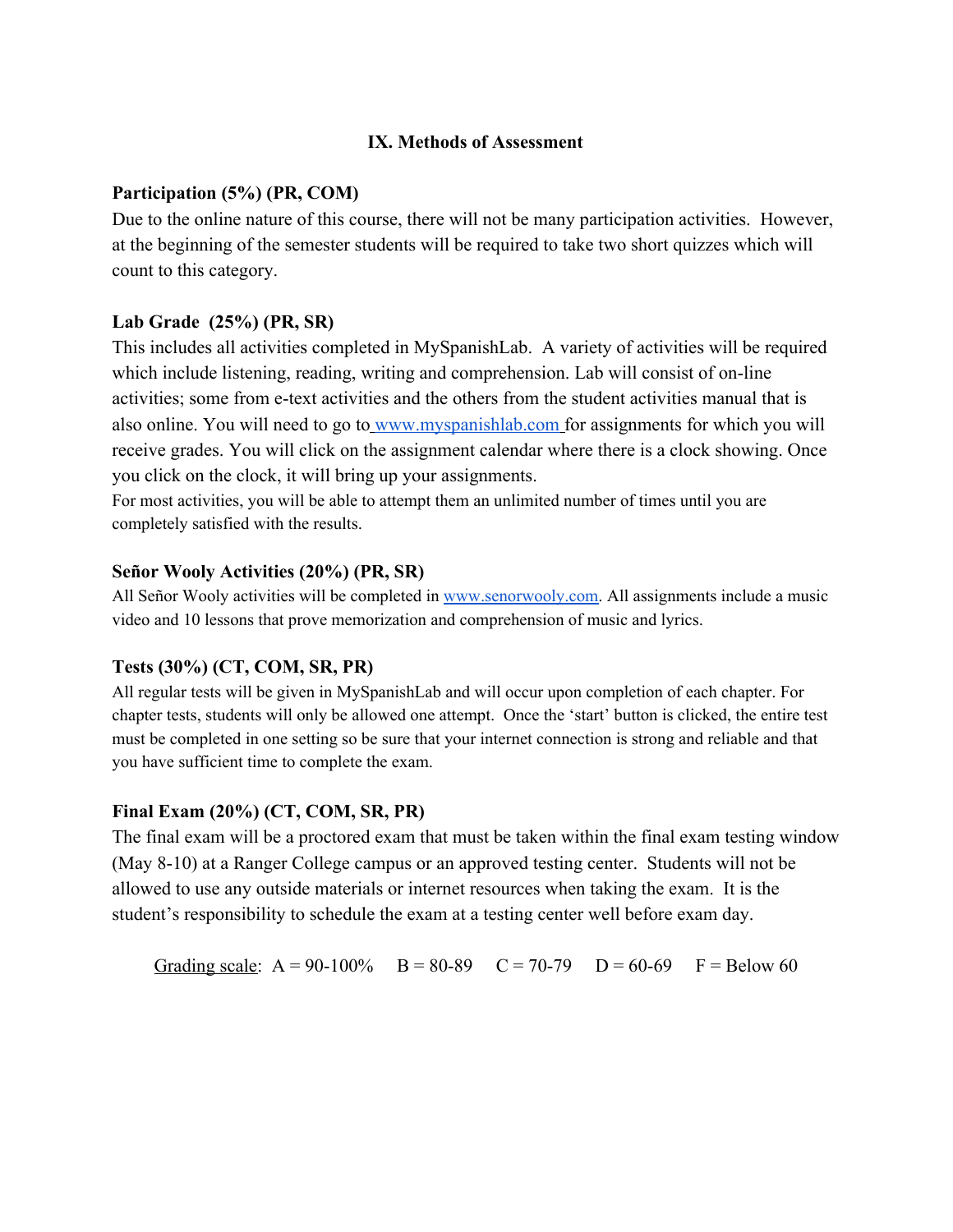# **X. Course/Classroom Policies**

**Student Work**: Students are expected to keep up with the schedule of work by following both the MySpanishLab page as well as Blackboard. Often throughout the semester students begin to rely solely on the MySpanishLab calendar and forget to check in regularly in Blackboard, potentially missing out on important course changes or announcements. This can create serious problems with regard to testing notifications, final exam scheduling and teacher communication. **Final Exam:** All online students are required to take a proctored final exam through an approved testing center. More information will be provided in the Blackboard announcements throughout the duration of the course. Students must bring ID to their exam. Students will not be allowed

to test outside of three day window per Ranger College policy.

**Timeliness:** For full credit, assignments must be turned in on time. Normally, assignments will be in by 10pm. If turned in even a minute late, students will lose anywhere from 25% to 100% of their points. There are no acceptable excuses for turning in an assignment late including malfunctioning technology. If a student waits until the final hours to turn in an assignment and then find a problem with their internet connection, their computer, or even the program and as a result miss the deadline, those points will not be recovered.

**Tests**: Throughout the semester, students will take 5 exams in MySpanishLab. All students will only be given one attempt to take each of these tests. Therefore, ensure a strong and reliable internet connection before proceeding and expect to take up to the next two hours to complete every question.

**Cheating**: Cheating of any kind on the proctored final exam will result in a zero on the test and a failing grade in the course.

**Communication**: Students are also expected to communicate with the instructor through their Ranger College email. When contacting an instructor directly from the Blackboard page, an email is sent from the student's Ranger College Gmail to the instructor's Ranger College email. Therefore, when responding, the instructor will respond to that student's Ranger College gmail account. A notification of response will NOT be given in Blackboard, meaning the student must check their Ranger email to see the reply.

Responses to student inquiries through email are usually made within 24 hours during the week. Messages sent on weekends or Friday afternoons will not be answered until Monday. All email correspondence must be professional, polite and complete. In the subject line of any email, please indicate the content of your message. Then, please begin your email in the following manner:

Mrs. Saunders,

My name is and I am in your SPAN 1411 class.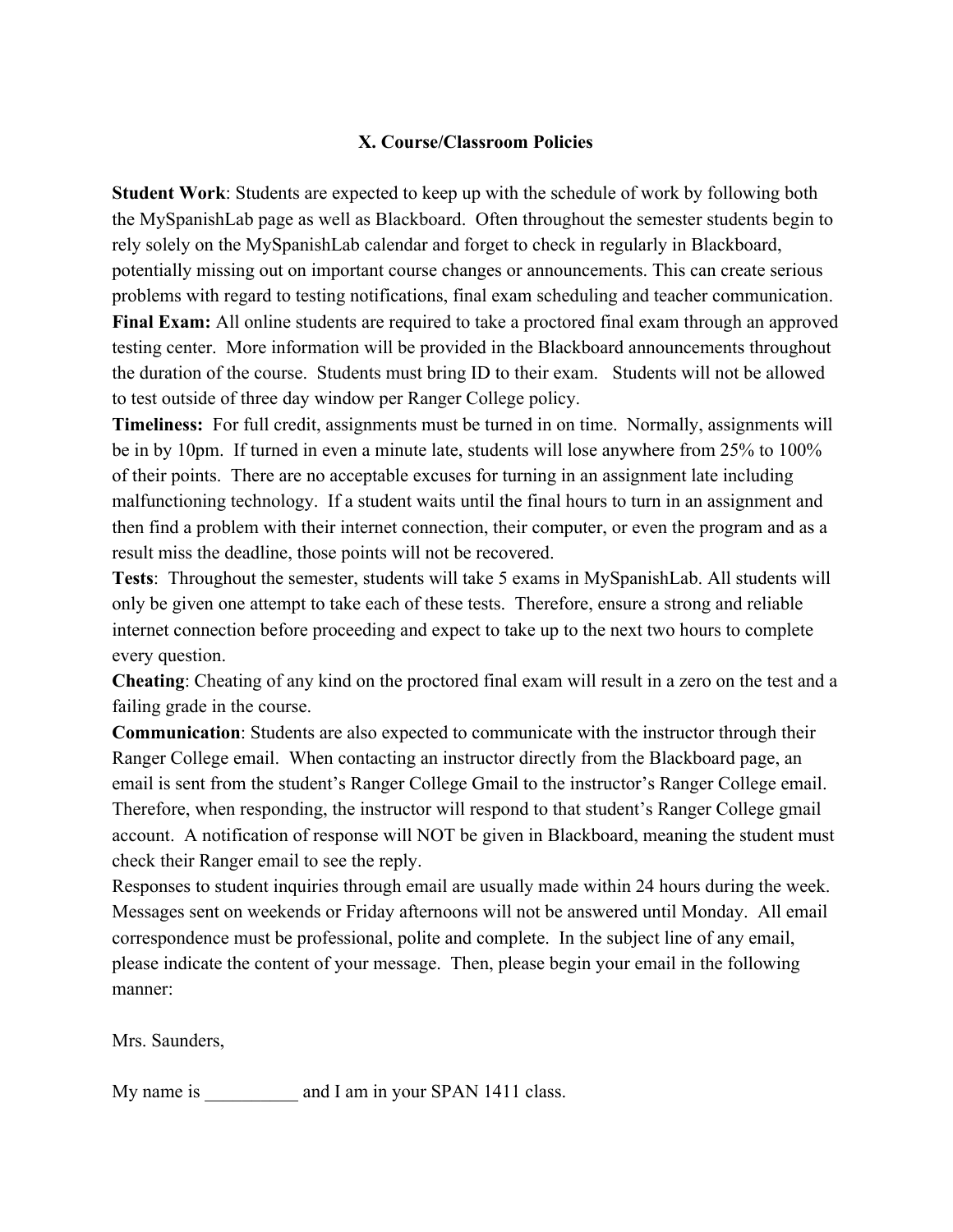# **XI. Course Outline/Schedule**

Assignments and tests on the calendar provided are subject to change. Normally I will post changes in the announcement section in Blackboard, so be sure to check it daily.

| Week                    | <b>Assignments/Due Dates</b>                                                                                                                                                                                |
|-------------------------|-------------------------------------------------------------------------------------------------------------------------------------------------------------------------------------------------------------|
| 1                       | Read syllabus and Blackboard announcements<br>Purchase access code for MySpanishLab and register<br>for course<br><b>Watch Introduction Videos</b><br>Take Course Introduction quiz<br>Take plagiarism quiz |
| $\mathbf 2$             | Course Introduction Quiz due Wednesday<br>Plagiarism Quiz due Wednesday<br>Begin preliminary chapter work                                                                                                   |
| 3                       | Preliminary Chapter-Monday<br>Señor Wooly Video #1 lessons-Wednesday                                                                                                                                        |
| $\overline{\mathbf{4}}$ | Ch. 1 MySpanishLab Activities-Monday<br>Ch. 1 Test-Friday                                                                                                                                                   |
| 5                       | Señor Wooly Video #2 lessons-Wednesday                                                                                                                                                                      |
| 6                       | Ch. 2 MySpanishLab Activities-Monday<br>Ch. 2 Test-Friday                                                                                                                                                   |
| $\overline{7}$          | Señor Wooly Video #3 lessons-Wednesday                                                                                                                                                                      |
| 8                       | Ch. 3 MySpanishLab Activities-Monday<br>Ch. 3 Test-Friday                                                                                                                                                   |
|                         | <b>Spring Break</b>                                                                                                                                                                                         |
| 9                       | Señor Wooly Video #4 lessons-Wednesday                                                                                                                                                                      |